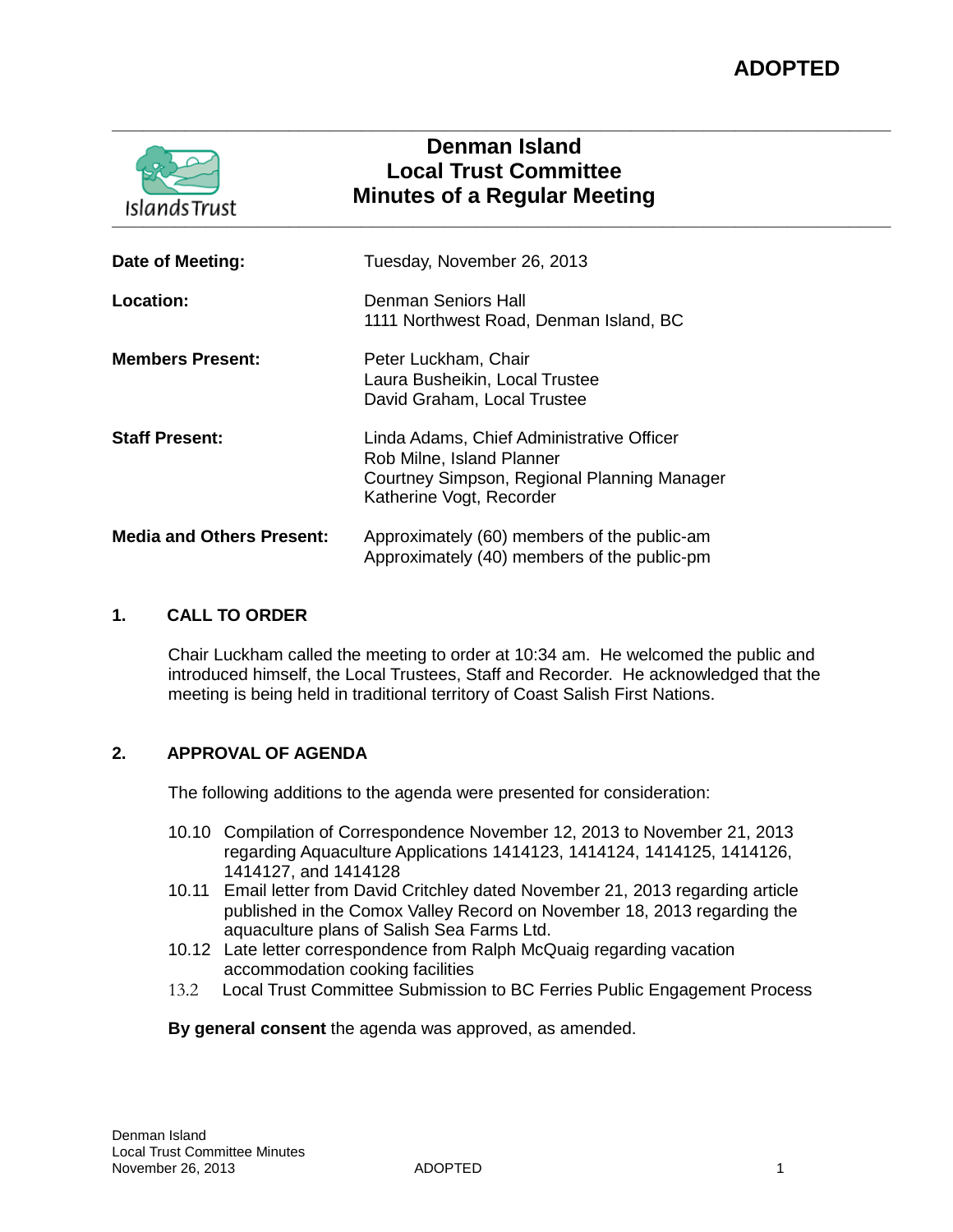# **3. CHAIR'S REPORT**

Chair Luckham reported that as Vice Chair of the Trust Council, he had been preparing for the upcoming Islands Trust Council meeting to be held December 3 -5, 2013, especially dealing with the details of the Trust Council's Draft Budget for 2014-2015.

# **4. TRUSTEES' REPORT**

Trustee Graham reported that he had been attending Trust Council committee meetings online in preparation for the upcoming Islands Trust Council meeting. He acknowledged the recent groundswell of concern on Denman Island regarding aquaculture issues.

Trustee Busheikin reported that she had been attending meetings of the Denman Island Resident's Association and Ferry Advisory Committee, as well as an annual meeting with the RCMP to discuss policing issues. She expressed concern over aquaculture conflicts and had been seeking information from regional directors of the Strathcona Regional District in order to learn how they had dealt with similar conflicts. She acknowledged that the Denman Island Ferry Advisory Committee was handling a great deal of public submissions and that there were many concerns over possible impending cuts to local ferry service.

# **5. MINUTES**

# **5.1 Local Trust Committee Meeting Minutes dated October 22, 2013**

**By general consent** the minutes were adopted, as presented.

**5.2 Section 26 Resolutions Without Meeting Log dated November 14, 2013**

The Resolutions Without Meeting Log was reviewed for information.

- **5.3 Denman Island Advisory Planning Commission Minutes**  None
- **5.4 Denman Island Marine Advisory Planning Commission Minutes**  None

# **6. BUSINESS ARISING FROM MINUTES**

#### **6.1 Follow-up Action List dated November 14, 2013**

Planner Milne reviewed the Follow-up Action List dated November 14, 2013, provided updates and responded to questions that arose. He reported that the stream mapping of Denman and Hornby Islands had begun the day before and would likely be finished within one week.

Planner Milne requested direction from Trustees on establishing communication with K'omoks First Nation.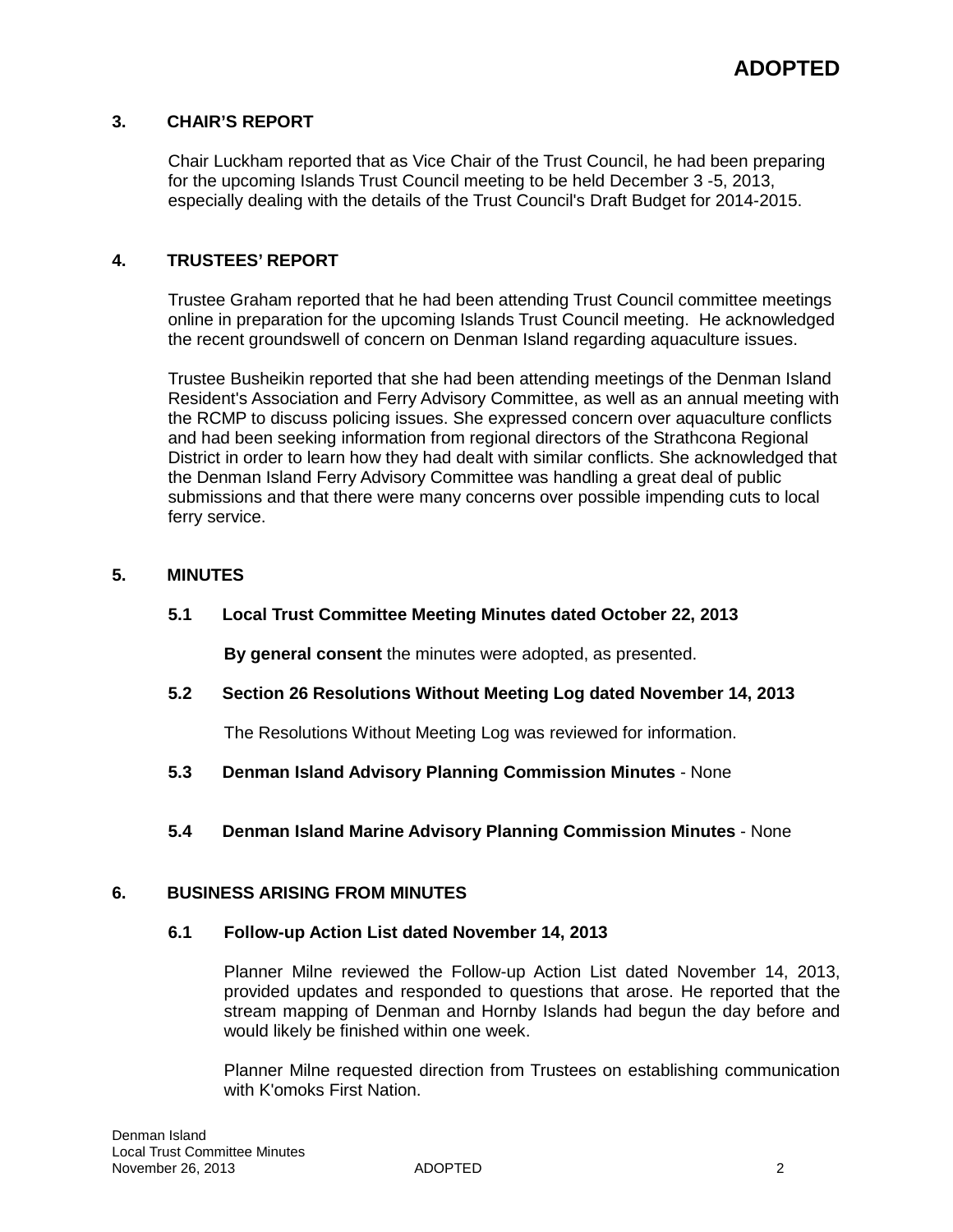Trustee Graham expressed appreciation that planning staff were reengaging with K'omoks First Nation.

Trustee Busheikin supported the establishing of contact with K'omoks First Nation and intended to participate in any future meetings that might be scheduled.

Chair Luckham commented that he had attempted to communicate with K'omoks First Nation and had not received any response, but was prepared to try again.

There was brief discussion on Bylaw enforcement, with Chair Luckham noting that there was now an extended deferral of discussion related to Bylaw enforcement. It was suggested that the target date for the June 5, 2012 item "Discussion of Bylaw Enforcement" be changed to May 1, 2014.

#### **DE-074-2013**

### **It was MOVED and SECONDED,**

that the Denman Island Local Trust Committee request staff to remove from the Follow Up Action Report, Item number 1 of September 12, 2011 and item number 1 of February 26, 2013 and to amend item number 1 of June 5, 2012 so as to change the target date to May 1, 2014.

### **CARRIED**

Planner Milne reported that the letter to the Department of Fisheries and Oceans through which the Denman Island Local Trust Committee (DILTC) was requesting a moratorium on Geoduck cultivation until environmental impacts could be assessed was completed. He noted that the 'State of the Bayne Sound' conference to be hosted by Vancouver Island University had been indefinitely postponed.

#### **6.2 Henry Bay Aquaculture Tenure 1411213**

#### 6.2.1 Memorandum dated November 8, 2013

Planning Manager Simpson explained that the K'omoks First Nation assertion to aboriginal rights to fishing activities in Henry Bay through their October 11, 2013 letter to Chief Administrative Officer, Linda Adams, was beyond the mandate of local government agencies and could only be dealt with by provincial and federal agencies.

Trustee Busheikin agreed that aboriginal rights issues were not a local government matter, but wondered how local concerns might be addressed.

Trustee Graham expressed confusion about the last paragraph of the letter from the K'omoks First Nation which asserts that they would hold the DILTC responsible for any acts of vandalism against Pentlatch Seafoods Ltd. fishing gear. He suggested that a process to engage the K'omoks First Nation as a neighbor would be beneficial.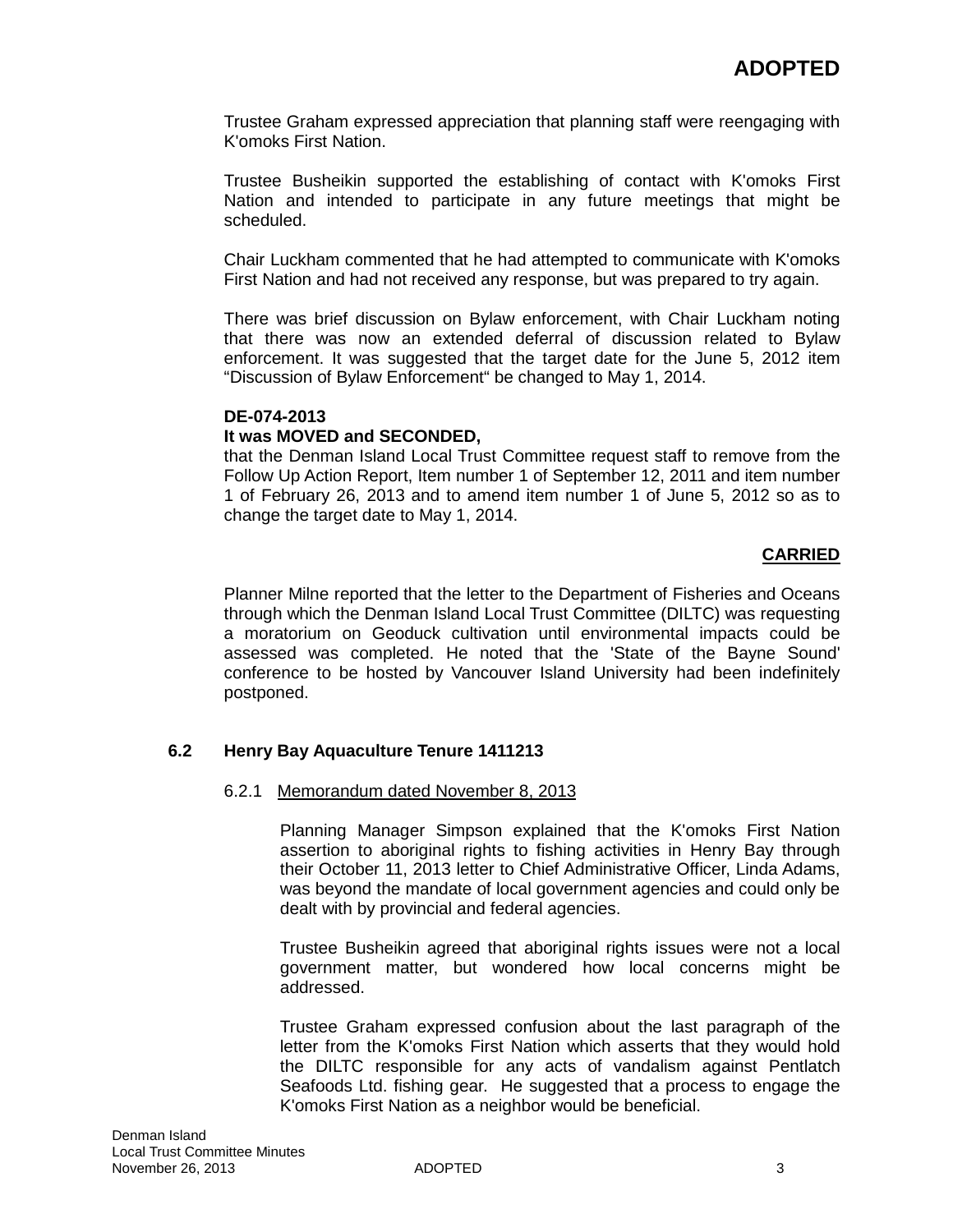# **7. APPLICATIONS AND PERMITS** – None

### **PRESENTATION BY FOREST LANDS AND NATURAL RESOURCE OPERATIONS (FLNRO )**

#### Aquaculture Practices and the FLNRO Land Tenuring Process and Procedures presented by Ken Albrecht, Technical Land Officer

Land Officer Albrecht gave an hour long power-point presentation to the DILTC and members of the public on the aquaculture tenure and licensing system in British Columbia, as well as an overview of current tenure sites and the various shellfish species grown on them. The presentation was interspersed with questions and discussion between Land Officer Albrecht and members of the public.

Land Officer Albrecht noted that previous to 2010, aquaculture tenures were managed by the Province, with the Federal Department of Fisheries and Oceans (DFO) acting more in an advisory capacity to prevent conflicts between fisheries. But the 2010 landmark British Columbia Supreme Court ruling in which Provincial regulation of the ocean fin-fish aquaculture industry was deemed unconstitutional and which transferred jurisdiction of management and protection of fisheries onto the DFO has left many gray areas in the shellfish tenure process, because shellfish aquaculture was included in the final court ruling.

Land Officer Albrecht noted that presently, the DFO issues aquaculture licenses while the Province issues aquaculture tenures from which it collects rent. An extensive application process involves referrals to the DFO, Transport Canada, Environment Canada, BC Parks, BC Ministry of Forests, BC Ministry of Environment and Municipal and local governments. Members of the public are informed about the application through advertising and staking. After all of these referral responses are scrutinized, the Land Officer writes a review and land use report and recommends approval or nonapproval of the tenure. If the Province issues the tenure, the DFO is notified to issue the appropriate aquaculture license.

Land Officer Albrecht noted that approximately eleven aquaculture applications over the last decade around Baynes Sound have been halted due to local zoning issues. Applicants have been unwilling to apply for rezoning so decide to proceed no further with their application and it never reaches the public. In regard to the Pentlatch Seafoods Ltd. application, the land tenure boundary of the Pentlatch Seafoods Ltd. application was altered and relocated to make allowances for boater recreation and to preserve eelgrass, while possible conflicts with the herring fishery are being looked at.

In response to one public member questioning why rezoning was not an initial and integral part of the aquaculture application process, Land Officer Albrecht noted that the DFO and provincial agencies cannot be fettered by local governments.

Other issues raised by members of the public were:

• the problem of tenure creep where applicants go beyond their allotted tenure boundaries;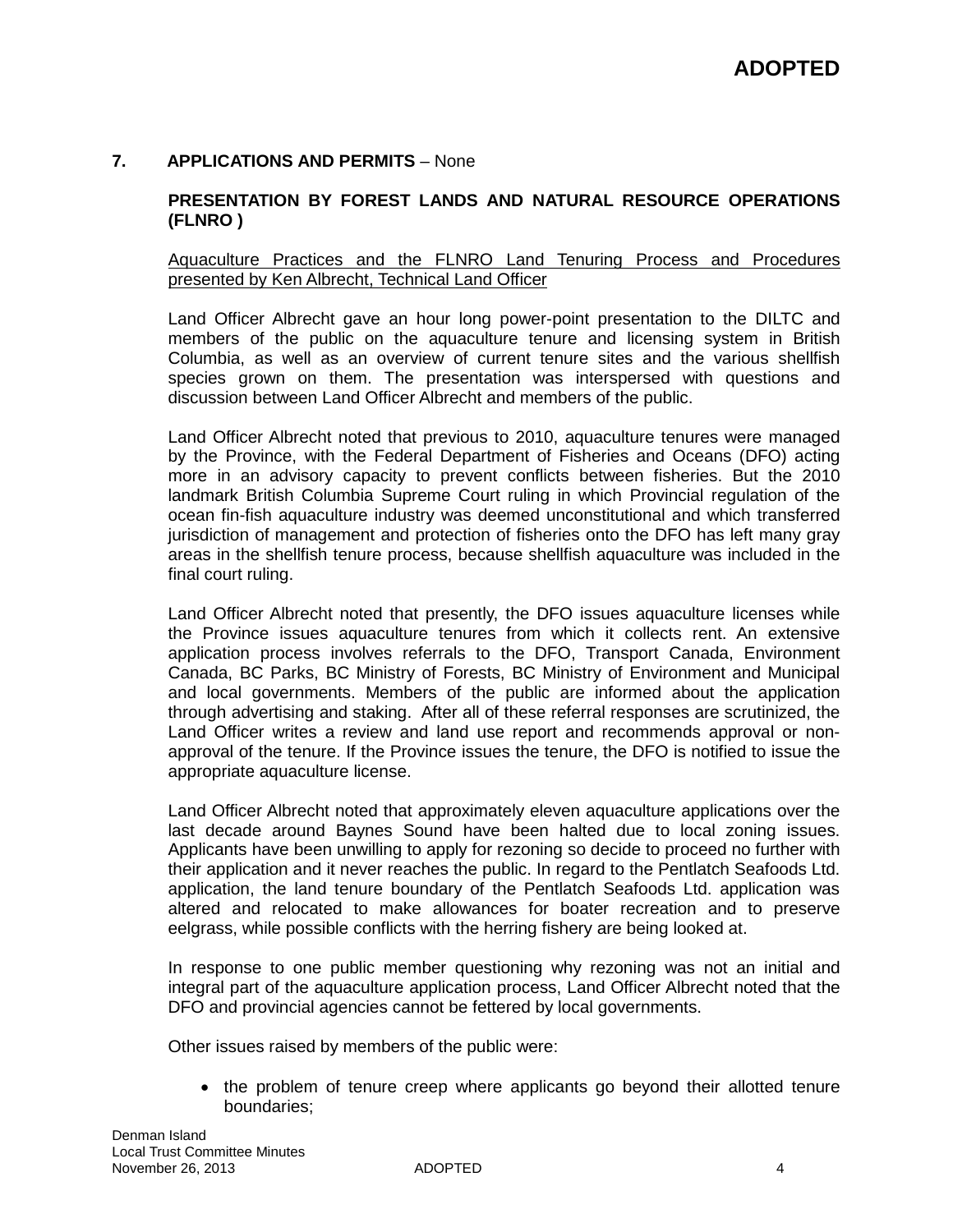- high cadmium levels in oysters;
- how aboriginal treaty negotiations would affect the aquaculture application process;
- that the Salish Sea Farms applications are unprecedented and massive while the advertising and staking requirements to inform the public were insignificant and too small; and
- that aquaculture operations could affect local parks and salmon spawning streams.

Land Officer Albrecht responded to these public concerns by noting:

- that tenure creep could be handled by a letter from the DFO and requests for compliance or fining for non-compliance;
- that high cadmium levels in oysters was a DFO responsibility;
- that long-term aboriginal treaty negotiations could tie up the applications process for years but that he himself had nothing to do with that process, though he does work with interim measures agreements;
- that he was in agreement that the public advertising part of the aquaculture applications process was too minimal and could be improved in the future; and
- that local parks and stream sites would be preserved and protected from aquaculture operations.

**By general consent** the meeting was recessed at 12:17 pm and reconvened at 12:30 pm.

# **AQUACULTURE DISCUSSION UPDATE**

### Linda Adams, CAO, Islands Trust regarding Meeting with FLNRO Ministry regarding Aquaculture Tenures

Chair Luckham introduced Linda Adams, Chief Administrative Officer of the Islands Trust, to members of the public, noting the wealth of experience she had to share and her 23 years of service with the Islands Trust.

Chief Administrative Officer Adams provided an update on the Henry Bay/Pentlatch Seafoods Ltd. issue from the Islands Trust perspective.

She noted that whereas it used to be common practice that crown license applications were referred to local governments before being issued; that since 2002/2003, coincident with a change in government and a province-wide backlog of applications, this referral process was discontinued and crown licenses were granted without local government rezoning always being in place. Rather, the license contained a clause which expected the license holder to observe and comply with local ordinances after obtaining their license. Despite local government frustration, the Province has maintained this new process, which applies to all crown licenses, not just aquaculture tenures.

With regard to the K'omoks First Nation license, the Islands Trust had been expecting them to apply for rezoning and were surprised when rafts started to appear in Henry Bay. A letter was sent to K'omoks First Nation as per the regular bylaw enforcement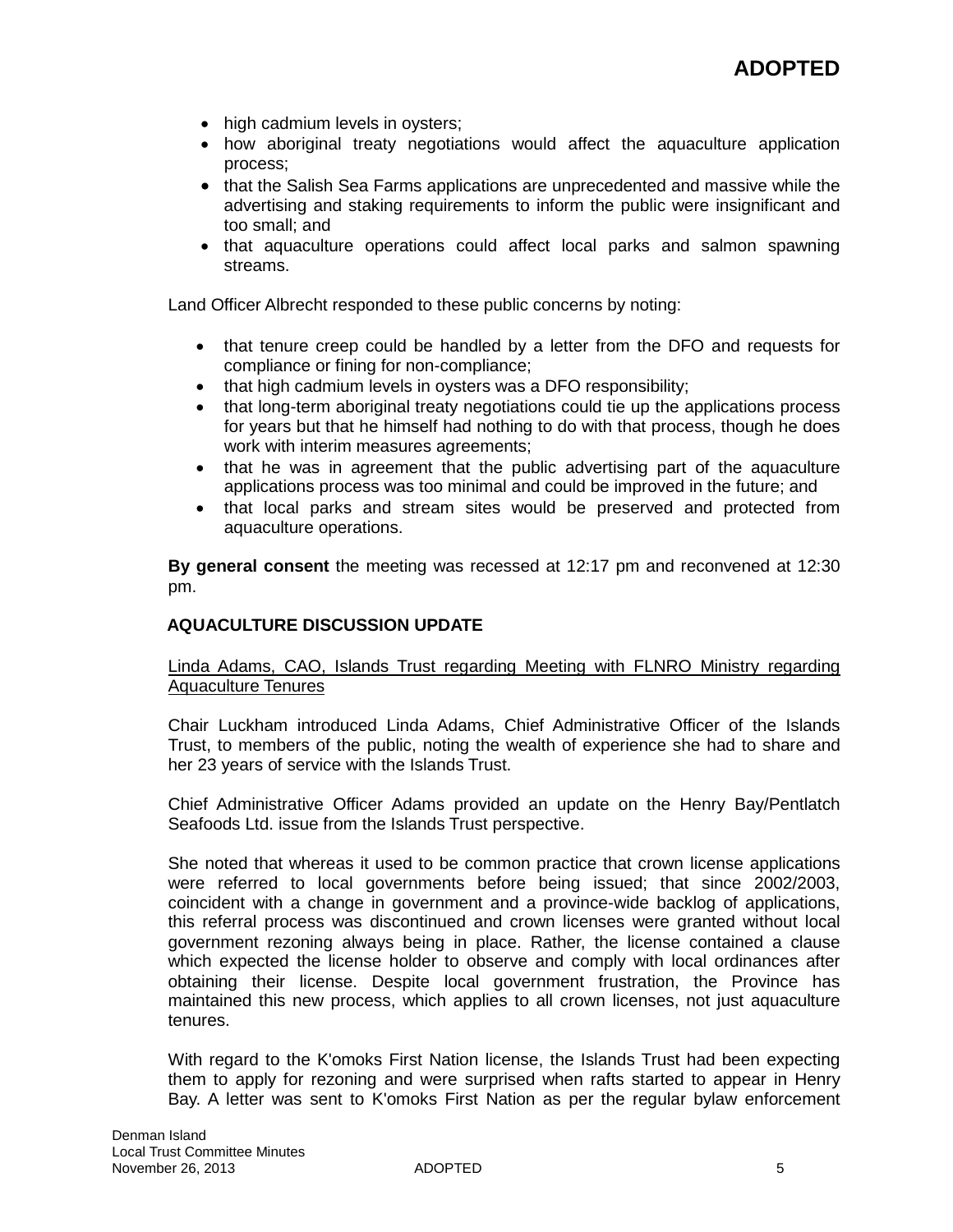process and was responded to by them in terms of their assertion of Aboriginal rights to fishing activity in the territory of Henry Bay. Given that the First Nations of British Columbia have never actually ceded their rights to territory and that major treaty negotiations are ongoing between the Provincial and Federal Governments and various First Nations, the K'omoks First Nation claims to Henry Bay fishing rights is beyond the scope of local government to adjudicate.

Also, there is a huge initiative for First Nations communities to become economically sustainable which further complicates matters and adds to the idea that a legal challenge by the Islands Trust against the K'omoks First Nation may not be advisable, successful, or affordable. The Islands Trust is seeking further dialogue with the K'omoks First Nation and Aboriginal treaty negotiators.

There was some discussion on the lack of local government input into these treaty processes.

Planning Manager Simpson noted that provincial and federal treaty negotiators had expressed the need for local governments to be updated on the ongoing treaty process and that the Islands Trust would have an opportunity in the near future to ask questions and provide some input to the negotiators.

# **8. DELEGATIONS**

# **8.2 The Association of Denman Island Marine Stewards regarding Marine issues**

Edi Johnston spoke on behalf of the Association of Denman Island Marine Stewards (ADIMS) by reading out their written submission titled "ADIMS Delegation notes for November 26, 2013 LTC Meeting".

The submission called for more effort from the Province, the Department of Fisheries and Oceans, the Denman Island Local Trust Committee and the Islands Trust Council to preserve and protect the local marine environment. It questioned why there were no marine parks around the island and called for a complete ban on vehicular driving on local foreshores.

John Johnston spoke on behalf of the (ADIMS) by reading from prepared notes regarding Pentlatch Seafoods Ltd. tenure in Henry Bay. He described in terms of a positive historical precedent how K'omoks First Nation and the DILTC had negotiated for two years to allow for the 2004 rezoning of three areas in the Sandy Island and Seal Islets as W 3 (1) aquaculture which prohibited the use of structures or predator netting.

He suggested that based on these previous negotiations and past compliance, that the K'omoks First Nation was now in clear violation of their Provincial tenure terms and should have it withdrawn by the Province. Also, that it was imperative that:

- the DILTC take legal action to force, by injunction, a Cease and Desist Order against any further construction by Pentlatch Seafoods Ltd. in Henry bay;
- that the DILTC immediately inform the DFO about the tenure non-compliance; and
- that the Trust Council set as a priority for 2014 the establishment of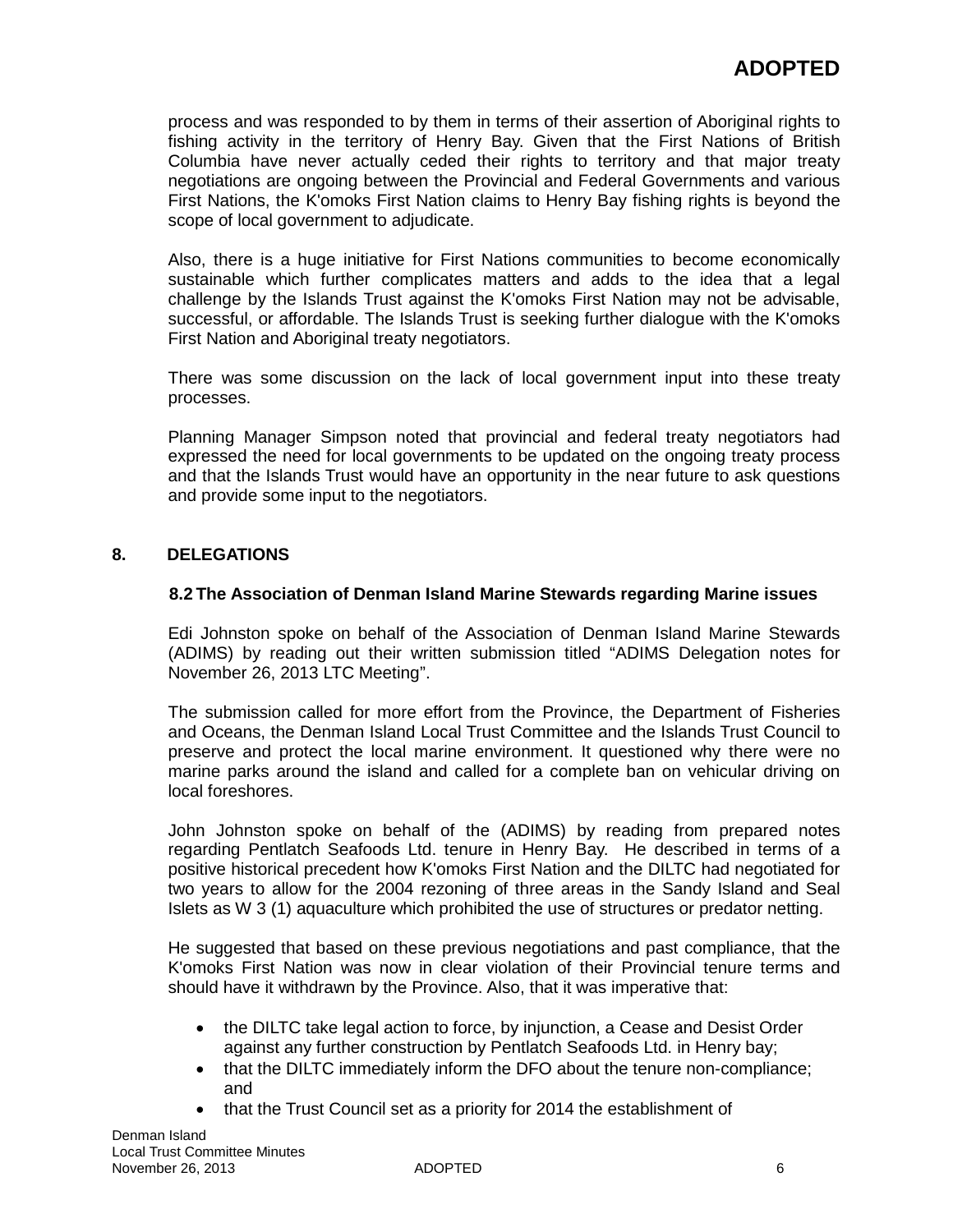memorandums of understanding between local trust committees and First Nations communities.

# **9. TOWN HALL DISCUSSION**

On the topic of housing, the following comments were noted:

- Louise Bell spoke regarding her short term concerns over the two local draft bylaws on secondary dwelling units and suites. She submitted a written copy titled "Town Hall Presentation to the Denman Island Local Trust Committee: Tuesday, November 26, 2013" which asserts that Draft Bylaw Nos. 206 and 208 are inconsistent with Objective 3 and Policy 11 in Part E.1 of the Official Community Plan (OCP) because these bylaws are not explicitly for special needs and affordable housing. The submission also points out various errors and inconsistencies within Draft Bylaw Nos. 206 and 208, and suggests certain specific revisions and clarifications.
- Harlene Holm spoke regarding her submission to the DILTC dated November 26, 2013 regarding the Staff report and proposed bylaw amendments dated November 7, 2013. It points out numerous problems with the new draft bylaws dealing with affordable housing and suggests that the DILTC set aside its review and conduct an open community forum to discuss these issues.

On the topic of marine issues the following comments were noted:

- Concern was expressed that funds for mapping forage fish beaches may be removed from the year two budget.
- It was suggested that there was a need for more local scientific research regarding the use of PVC pipes in the aquaculture industry, as there are concerns about the use of cadmium and lead stabilizers in the construction of this pipe, as well as the fine particle breakdown of such pipe.
- It was noted that the assertion by K'omoks First Nation that they have aboriginal rights to harvest shellfish in Henry bay is not supported by ethno historical evidence. Also, that the courts have rejected aboriginal rights to commercially harvest Geoduck because of their location below the tidal zone.

**By general consent** the meeting was recessed at 2:01pm and reconvened at 2:14pm.

# **10. CORRESPONDENCE**

Chair Luckham spoke to members of the public about the importance of presenting their concerns to the DILTC in writing and that any correspondence, including emails, be specifically addressed to the DILTC to ensure placement on the agenda.

Planner Milne added that all submissions, including late submissions that are addressed to the DILTC get placed on the agenda.

### **10.1 Letter dated September 27, 2013 from Simon Palmer, President of Denman WORKS! Regarding Bylaw 186 and Visitor Accommodation Providers**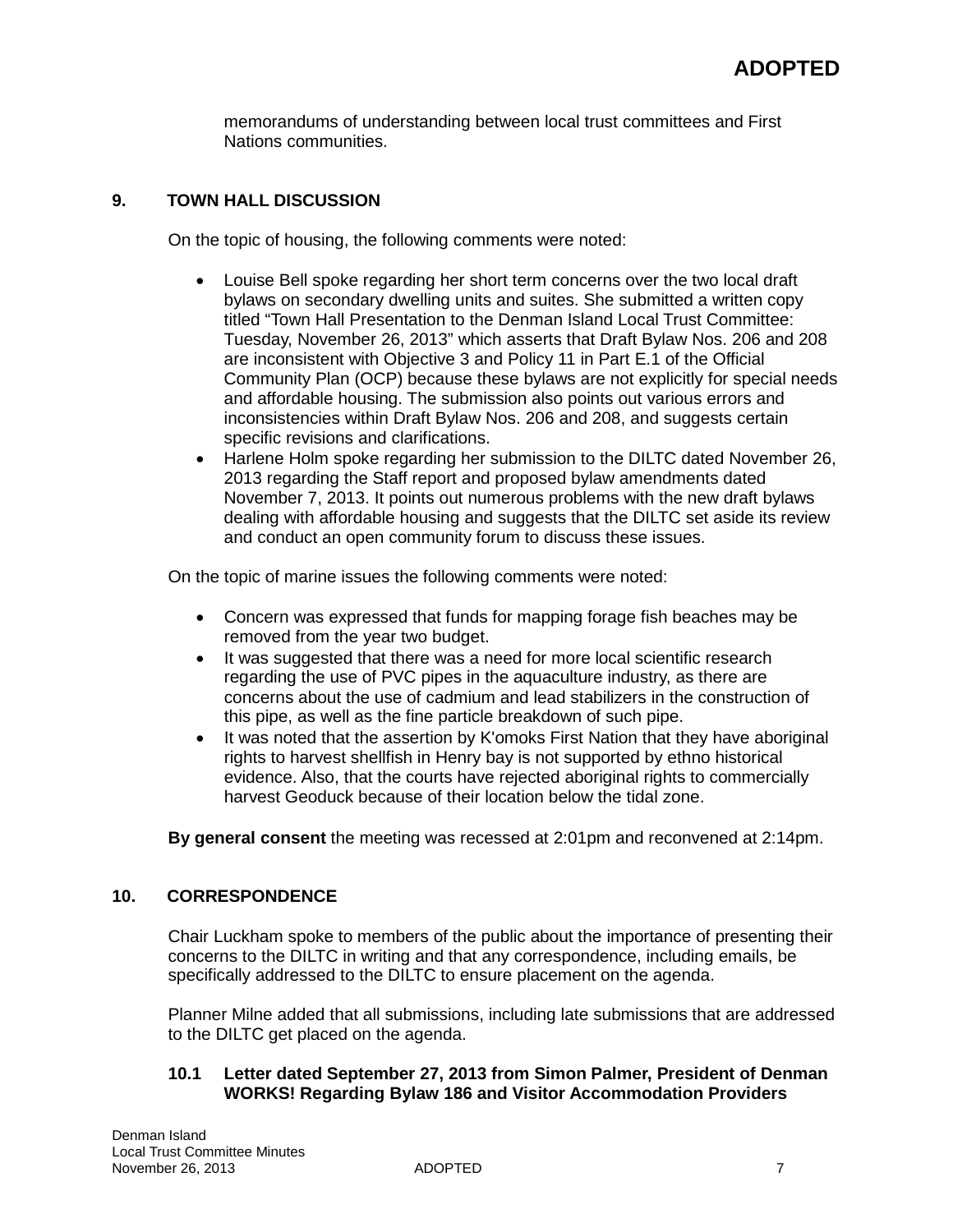Committee members received the above noted email for information.

### **10.2 Email dated October 25, 2013 from Simon Palmer, President of Denman WORKS! Regarding Visitor Accommodation, Bylaw 186 and Cooking Facilities**

Committee members received the above noted email for information.

**10.3 Email dated October 25, 2013 from Helen and Peter Mason to Authorizing Agency Nanaimo regarding Project #102799 Salish Sea Farms**

Committee members received the above noted email for information.

**10.4 Letter dated October 30, 2013 to Habitat Conservation Trust Foundation from Trustee Busheikin regarding Support for The Association of Denman Island Marine Stewards' Sustainable Shellfish Farming in Baynes Sound Project**

Committee members received the above noted letter for information.

**10.5 Letter dated November 2, 2013 from The Association of Denman Island Marine Stewards regarding Pentlatch Seafoods Ltd. in Henry Bay**

Committee members received the above noted letter for information.

**10.6 Letter from City of Salmon Arm dated October 28, 2013 to Agricultural Advisory Committees regarding Agricultural Land Commission (ALC) Budget**

Committee members received the above noted letter for information.

**10.7 Email dated November 12, 2013 from John Allan regarding Aquaculture Licenses**

Committee members received the above noted email for information.

**10.8 Email dated November 13, 2013 from Doug Hay to FLNRO regarding Geoduck Aquaculture vs Herring Spawning in Lambert Channel**

Committee members received the above noted email for information.

**10.9 Email dated November 12, 2013 and Report from Simon Palmer, President, Denman Housing Association**

Committee members received the above noted email for information.

**10.10 Compilation of Correspondence November 12, 2013 to November 21, 2013 Regarding Aquaculture Applications 1414123, 1414124, 1414125, 1414126. 1414127, and 1414128**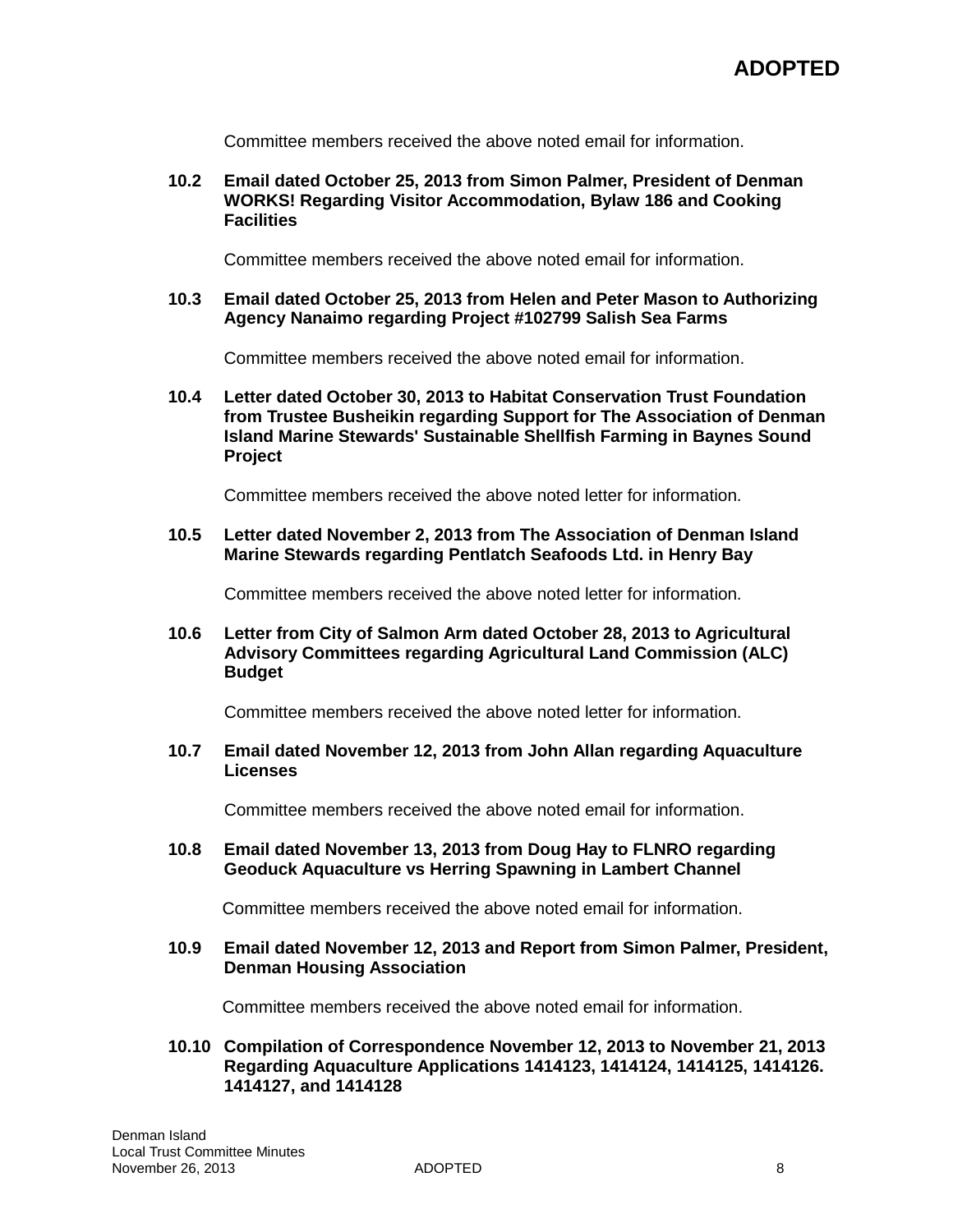Committee members received the above noted compilation for information.

### **10.11 Email dated November 21, 2013 from David Critchley regarding K'omoks First Nations plans for Geoduck preparation in Spring of 2014**

Committee members received the above noted email for information.

#### **10.12 Email dated November 16, 2013 from Ralph S. McCuaig regarding visitor accommodations and cooking facilities.**

Committee members received the above noted email for information.

# **11. REPORTS**

#### **11.1 Work Program Reports**

#### 11.1.1 Top Priorities Report and Projects Report dated November 14, 2013

Planner Milne summarized the report and provided updates.

### **DE-075-2013**

#### **It was MOVED and SECONDED,**

that the Denman Island Local Trust Committee add Review of Visitor Accommodations Regulations with a focus on allowing the provision of cooking facilities for guests to the projects list.

#### **CARRIED**

### **11.2 Applications Log**

#### 11.2.1 Report dated November 14, 2013

The Applications Log was received for information.

#### **11.3 Trustee and Local Expenses**

#### 11.3.1 Expenses posted to October 31, 2013

The expenses posted to September 30, 2013 were received for information.

#### **11.4 Policies and Standing Resolutions**

#### 11.4.1 Report

The Policies and Standing Resolutions Report was received for information.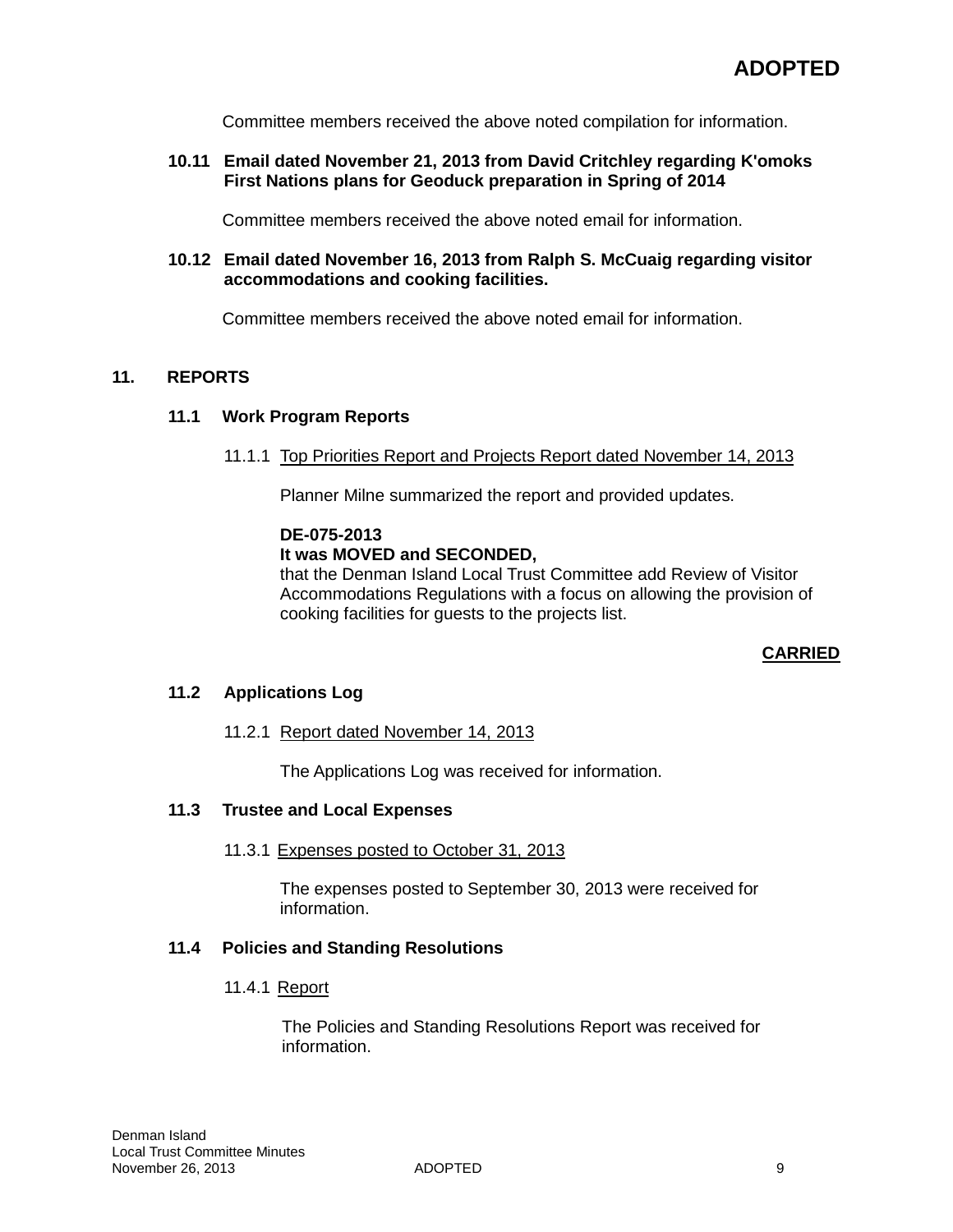# **12. LOCAL TRUST COMMITTEE PROJECTS**

#### **12.1 Housing Regulation Amendments for Land Use Bylaw**

#### 12.1.1 Staff Report dated November 7, 2013 regarding Draft Bylaws for the Implementation of Secondary Suites and Secondary Dwelling Units

Planner Milne summarized the report which contained two newly crafted bylaws intended to provide for the implementation of secondary suites and secondary dwelling units on lands designated as Rural or Sustainable Resource by the Official Community Plan, through the use of Temporary Use Permits. He noted that the language and fee structure for Temporary Use permits was in need of revision and any changes would need approval from the Executive Committee.

He suggested that once these bylaws were amended and revised, that they could be forwarded to the Advisory Planning Committee and other stakeholder agencies after the February local Trust meeting, and then be taken through a public hearing type process on March 31, 2013 or April 1, 2013.

Trustee Graham appreciated the focus and clarity of the report and preferred to send it directly to the Advisory Planning Committee (APC) for perusal since they would have a broader community perspective than his own. He expressed the need to step back a bit from the report in order to gain greater objectivity on it.

Trustee Busheikin expressed satisfaction with the general direction of the report but was concerned that any revisions that needed to be made should be done before being handed to the APC. She offered a number of specific revisions to various sections of the report and the proposed bylaws, noting that their clarity and consistency was important since members of the public would go to the bylaws to find out what they could and could not do.

There was some general discussion on the use and utility of Temporary Use Permits (TUPs) and whether they might be used in such a way so as not to create more affordable housing options in the community, which was their intent. There was also some concern that they might be prejudicially issued or not issued. It was noted that a TUP could be turned down if it did not meet community needs but that trustees could not dictate landlord behavior towards tenants or the amount of rent that might be charged for a suite or dwelling. TUPs were ambiguous, but they did allow for flexibility and individual permits could be withdrawn if they created too many problems.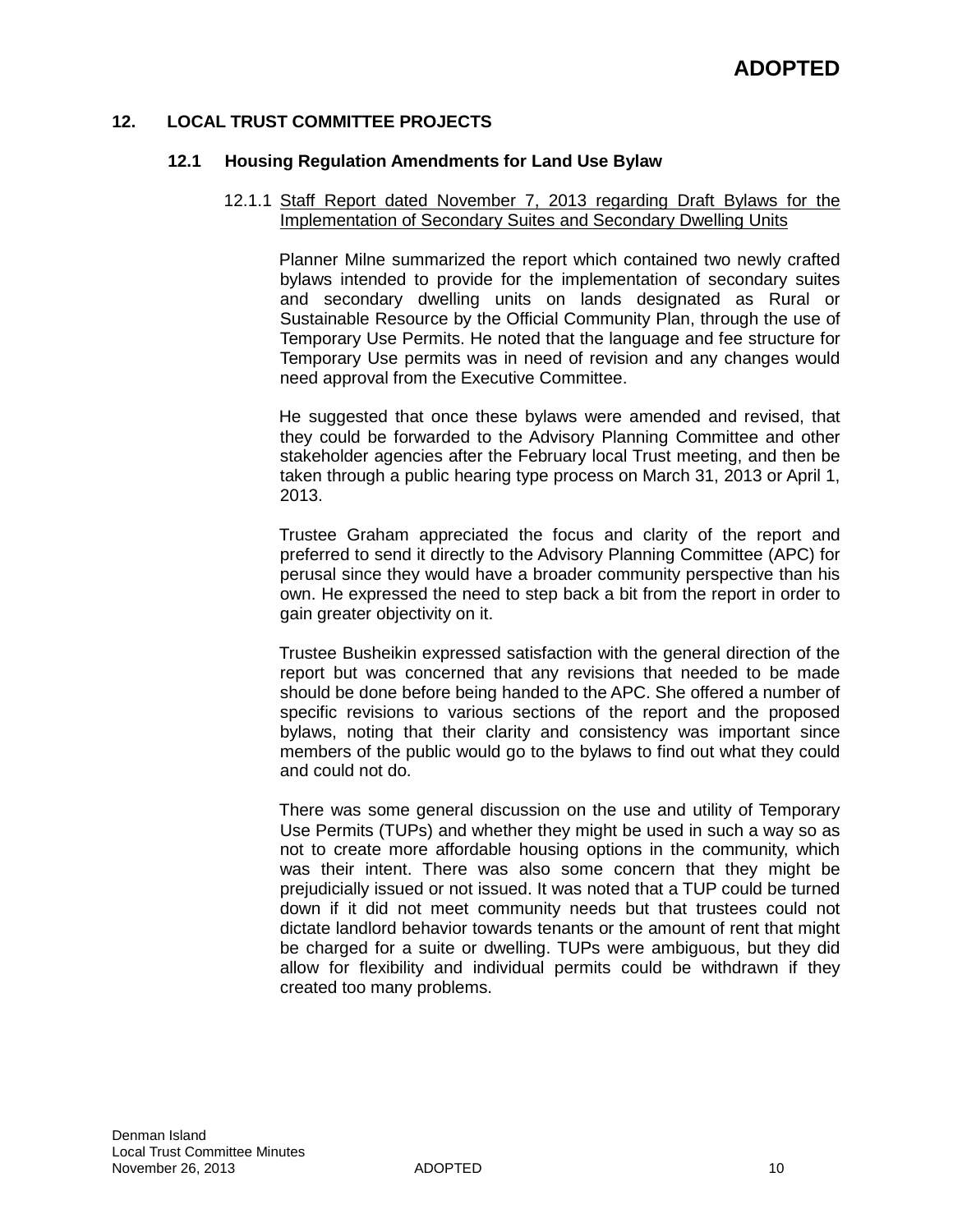### **DE-076-2013**

### **It was MOVED and SECONDED,**

that the Denman Island Local Trust Committee request staff to bring a revised Denman Housing Needs Consultation Report and Draft Bylaws reflecting changes proposed and discussed at the November 26, 2013 meeting.

# **CARRIED**

### **13. NEW BUSINESS**

### **13.1 Advisory Planning Commission – Ad for Expressions of Interest**

Planner Milne advised that three Advisory Planning Commission terms will expire in February, 2014.

### **13.2 Local Trust Committee Submission to BC Ferries Public Engagement Process**

There was discussion regarding a proposed submission to BC Ferries Public Engagement Process, that Trustees Graham and Busheiken will work together and finalize the submission.

### **14. BYLAWS**

#### **14.1 Draft Bylaw No. 207 (Aquaculture Practices)**

#### 14.1.1. Staff Summary report dated November 7, 2013

Planner Milne presented his report on the proposed Draft Bylaw No. 207 which would ban beach modification, ban driving on the foreshore, and remove predator netting from the beach. He noted that staff had sent out 25 referrals regarding the proposed bylaw and had received nine responses to date. They had not yet received a response from the Tenuring Branch of the Forests Lands and Natural Resource Operations (FLNRO). Of all responses received to date, only the BC Shellfish Growers Association gave non-approval and they had not been sent a referral by Islands Trust.

Trustee Graham expressed concern that there had been no response from the Department of Fisheries and Oceans (DFO) Management Agency. He suggested that the Province was indifferent to the management practices on the tenures they issued, but that the DFO should be more responsive, yet they responded that their interests were unaffected by the draft bylaw.

It was noted that the DFO would only be interested in issues regarding extreme harmful alteration and destruction of habitat that had already occurred.

Trustee Busheikin noted that a previous legal review had determined that the DILTC had no legal authority to ban aquaculture-oriented beach activities, but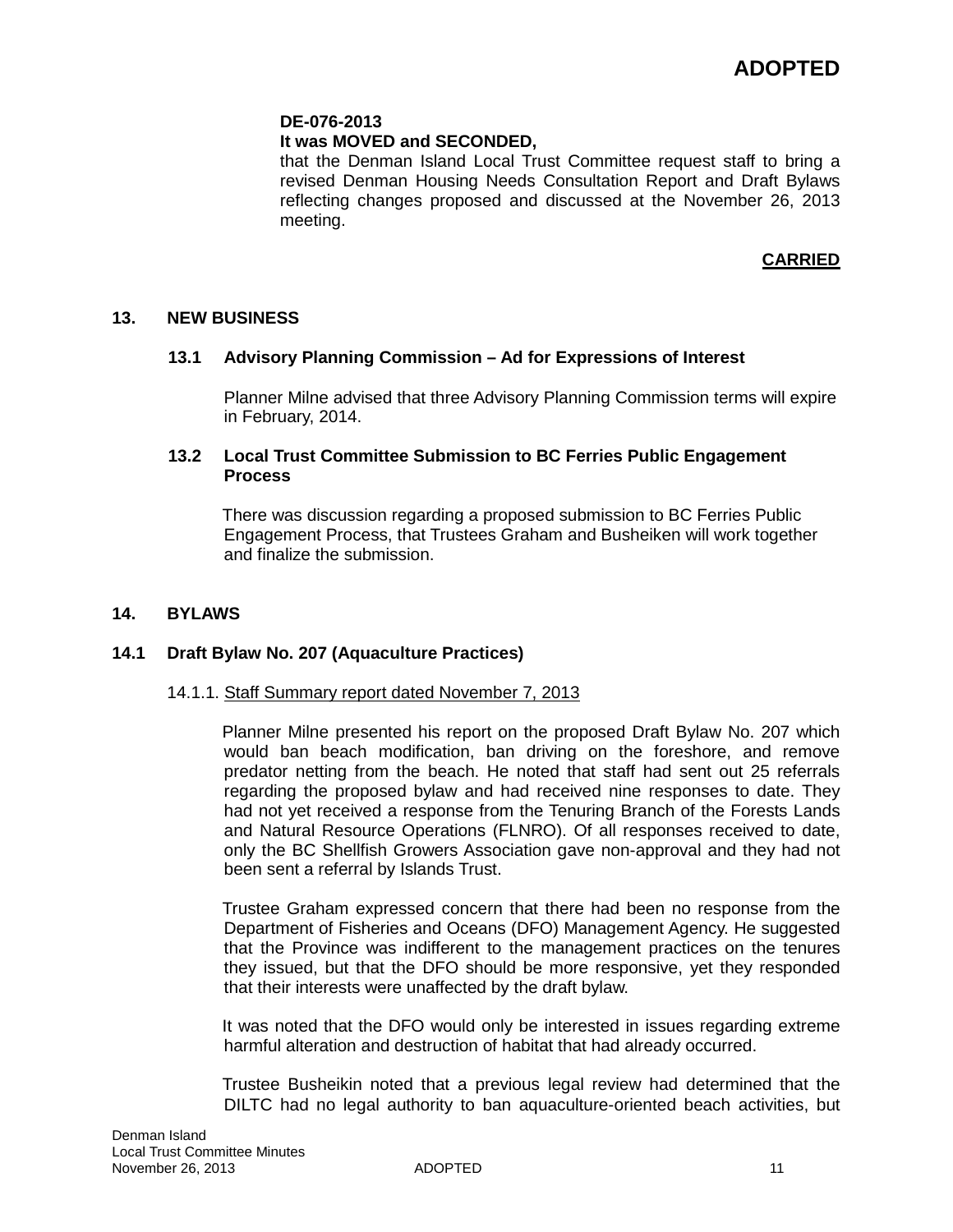that the DILTC decided to move ahead anyway because there were no other options.

There was some discussion that the bans proposed in Draft Bylaw No. 207 were beyond the scope of the DILTC and that the committee could waste time and resources by attempting to do things outside of their jurisdiction, as well as unrealistically raise the expectations of the community.

There was some discussion about whether beach netting could be considered a "structure".

Trustee Graham expressed that of the three recommendations given by planning staff in regard to going forward on this issue that he preferred option number two, which would defer further consideration of Draft Bylaw 207 until referral comments had been received from FLNRO Tenures Branch. He also suggested going back to the Aquaculture Management Branch of the DFO to seek a more detailed response from them regarding their support for predator netting.

Chair Luckham commented that Draft Bylaw No. 207 was spearheaded by the appalling management practices of industrialized aquaculture operations and that ideally it would not be necessary if other authorities would enforce best management practices on the industry, but that it was a gambit that had unfortunately failed. He preferred option number one, which was to choose not to proceed at this time due to questions related to legislative authority.

### **DE-077-2013**

#### **It was MOVED and SECONDED,**

that the Denman Island Local Trust Committee proceed no further with Draft Bylaw No. 207 due to questions regarding legislative authority.

# **CARRIED**

# **15. ISLANDS TRUST WEBSITE**

#### **15.1 Denman Page** - None

#### **16. NEXT BUSINESS MEETING DATE**

The next meeting of the Denman Island Local Trust Committee will take place on Tuesday, January, 21, 2014 at 10:30 am at the Denman Seniors Centre, 1111 Northwest Road, Denman Island, BC.

# **17. TOWN HALL DISCUSSION** - None